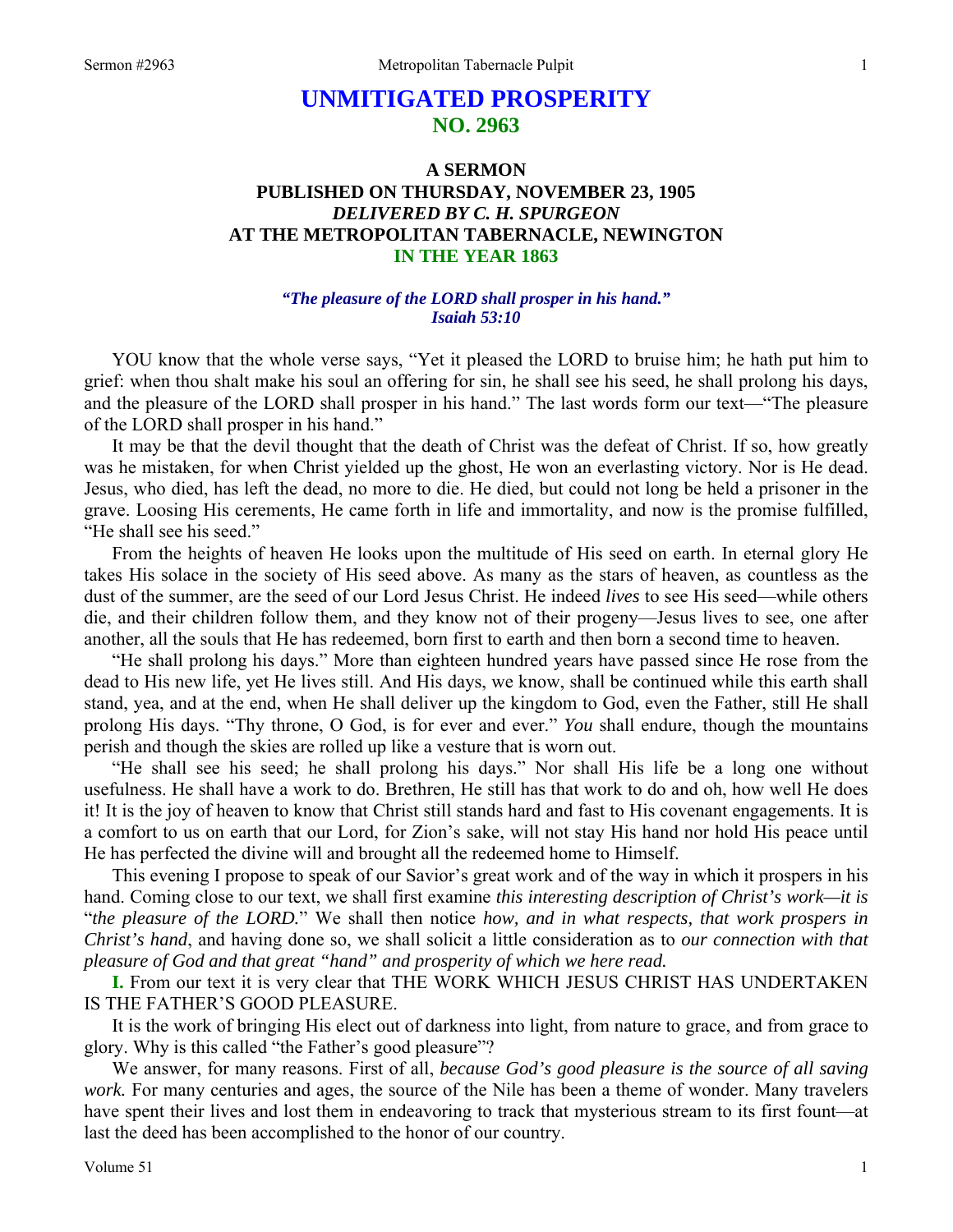But the stream of divine grace, where does *it* spring? In what mountain does *it* take its rise? Arminian theology, like all the ancient travelers, has failed to make the discovery. But the Gospel, as it is revealed in Scripture, plainly tells us that everything in salvation is according to the good pleasure of the divine will.

 If you ask some good brother who is rather muddled in his theology, "What is the cause why a man is saved?" He will say, perhaps, "Well, he is saved because he believes." You will then ask, "But why does he believe?" He will say, "Because he hears the Gospel." You will say, "Ah, but others hear it, too, and yet do not believe. How is it that his hearing produces faith in him?" He will say, "It is because he gives the more earnest heed." You will say, "Yes, but why does he give the more earnest heed?"

 And there will come another question, and another, and another, and another, and you will keep on beating around the bush until, if you succeed in getting your brother into a corner, he will say to you, "Well, I do not know, but I think it must be the grace of God." Happy is the man who begins there*—*who says, without going all the way round about to try and fight against a most precious and blessed truth— "Yes, the good pleasure of God is that primeval source from whence flows that first rill of electing love, which goes widening on, forever manifesting itself more and more clearly,—

## *"'Till, like a sea of glory, It spreads from pole to pole.'"*

Grace is called, then, God's pleasure, because there it takes its source.

 It is the pleasure of the Lord, in the next place, *because it is there it finds its direction given to it.* I see the spring welling up, but in which way shall it flow? To what *man* shall salvation come? There was even an opportunity for election in the choice of the *nation* to which it should come. What is there in this little island that we should be favored with the Gospel? Why might not New Zealand, at the other end of the world, have had it years gone by, and this nation been without it?

 Why should it come to the descendants of barbarians, while the inhabitants of Greece, who were cultured and enlightened when our sires were naked savages, have *not* received the light of the Gospel as we have? Why should it not have glanced on China or found a congenial home amidst the islands of Japan? Why did it come here? It is the Father's good pleasure that gave the stream of grace the direction toward this land.

 And in this land, why did grace come to me? Why to you? Why to your brother yonder? Was it that we were better than others? In no wise. Did we seek it more than they? Nay, verily, for we resisted its influence and would have none of its blessings when it came to our door. Why, then, came it to us? We know of no answer but this—the good pleasure of the Lord.

 I know no other reason why Abraham, an idolater, should be called out of the land of Ur. Or why, to take a later case, Saul of Tarsus should be taken out of the college of the Pharisees, while yet a persecutor, to be made an apostle of Christ. If I am asked to solve the question why these men are made heirs of heaven and distinguished possessors of Gospel truth, I must reply, "It is the Father's good pleasure." I know no other answer. Hence, I think it is because God gives the direction and sends the Gospel where He wills, that it is called the good pleasure of the Lord.

 Further, *the good pleasure of the Lord is the Gospel's vital force*. Upon what does the Gospel depend for its existence and its spread? Upon the zeal of its bishops? *Some* of them deny the Gospel. Upon the fervor of its ministers? *Some* of them are sound asleep. Upon the consistency and energy of its professors? *Some* of them are hypocrites, many of them lukewarm.

 Upon what, I say, does the cause of Christ depend? Upon the influence of kings and princes? The kings of this world know it not. Upon some alliance with the State—it scorns it. "*My* kingdom is not of this world." Brethren, the vital force which gives the kingdom to the chosen flock is the Father's good pleasure.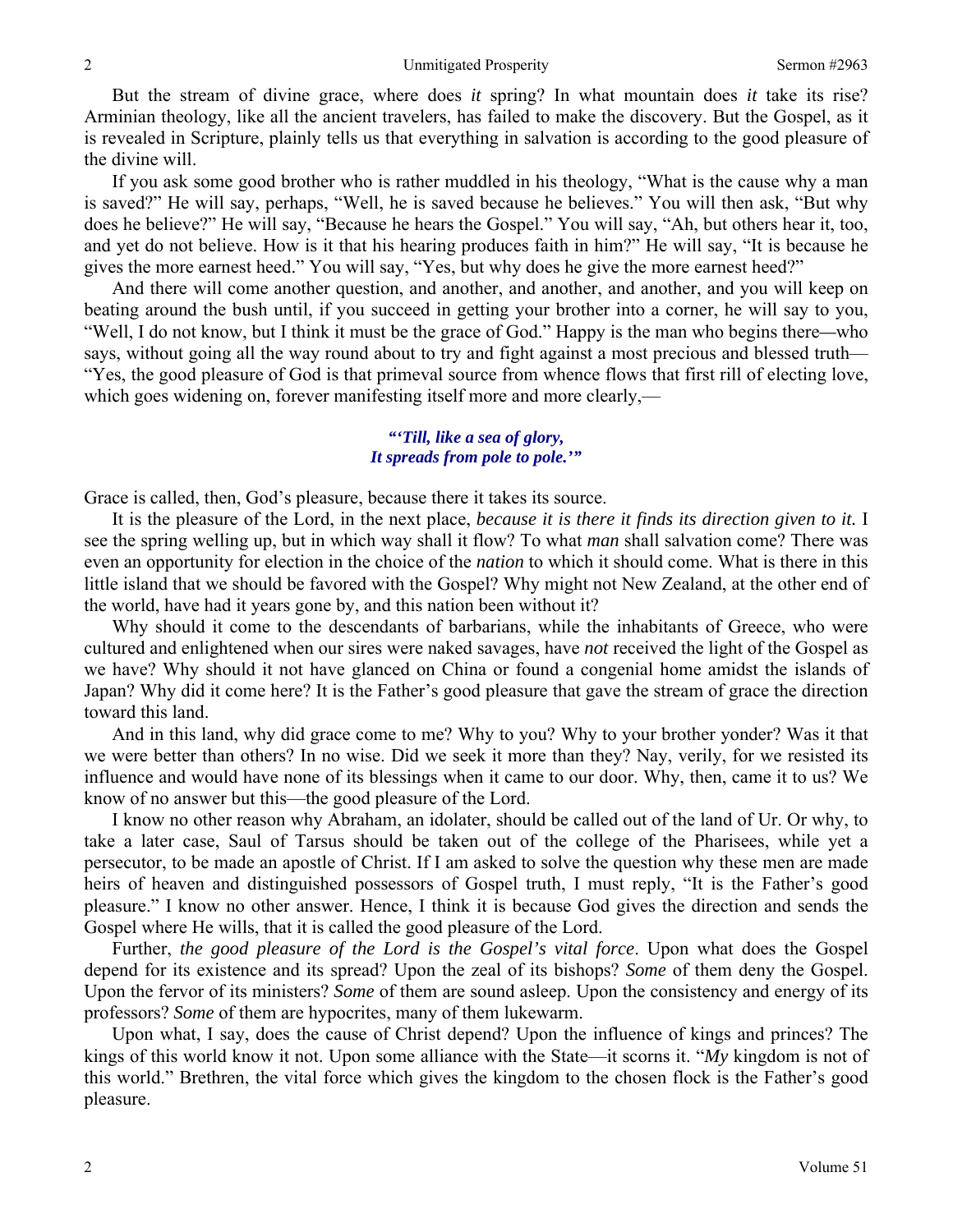#### Sermon 2963 **Sermon 2963** Unmitigated Prosperity 3

 And it is because God wills it that daily His church stands, and grows, and gathers strength. The world stands upon God's good pleasure—He may truly say, "I bear up the pillars thereof." *He* hangs the golden lamps of heaven with their silver chains. He binds the Pleiades or looses the bands of Orion. All things depend upon His will, much more does His church—His grandest, His most choice and peculiar work—depend day by day upon His good pleasure, His predestination, His purpose, and His will, for all its vital powers.

 Nor is this all. *The consummation of the Gospel is the Father's good pleasure.* Not simply its origin, its direction, and its sustenance, but its consummation. Never—for we must now speak of God after the manner of men—never shall the eternal God rejoice more than when He sees all the company complete, the whole of His redeemed standing around His throne.

 At the very prospect of it, He will break forth into singing. He will rest in His love. He will rejoice over them with singing and He will never rest until He shall behold this consummation. From North and South, from East and West, He will continue to send His heralds—nor will He pause in sending forth His ambassadors and in giving them His strength, until He shall say, "Here they all are whom I gave to the Messiah—He has lost none—the jewels of My crown *all* glitter here. The rubies of My breastplate are *all* here. All those choice things have been gathered by the hand of Jesus."

 And dear friends, I ought to add that *the great object of all saving grace is the Father's good pleasure*. What is God's object in everything that He does? It must be an object equal to Himself and there is no supposable object equal to God, but God. God's glory—that is the end and aim of all that He does.

 He saves His people. Why? For His great name's sake. It were unworthy of God to find a motive for His actions in anything lower than Himself. But there can be nothing but what is lower than God except God Himself. Therefore, in His own heart He finds His motive and in His own glory we perceive the object for which He acts.

 And you shall find, beloved, in the whole of the great drama of the Fall and redemption, which shall have been transacted when the curtain shall fall, that the result shall be, "Hallelujah hallelujah, hallelujah!" from all worlds where creatures dwell, "unto that God who has manifested Himself to perfection in the wondrous work of grace perfected in the person of His Son Jesus Christ."

When I read these words, and began to think of them for the first time, they ravished my heart with joy. To think that the salvation of sinners was God's pleasure—how sublime! I can imagine a physician taking pleasure in the healing of certain diseases and yet there must be something irksome about his constant toil. If the disease be something hideous, there must be an alloy mingled with the pleasure of his philanthropy.

 But in God's case, it is all pleasure. We read even that "it pleased the LORD to bruise him." God takes divine pleasure in everything which ministers to the salvation of His elect. Christian, do you not see the drift of this? If it be God's pleasure to save you, *who* shall destroy you? If it affords the Eternal delight to see *you* saved, *who* can stand in His way. *Who* shall match himself with Omnipotence?

 Will not God have His own way? Will He be thwarted in His pleasures? What? The infinite God robbed of His desires, balked in His intentions, frustrated in His aims, foiled in His designs? It cannot it must not be. If it be the Father's good pleasure to give *you* the kingdom, "Fear not, little flock, be of good comfort," the kingdom you must and shall have.

 Thus much, then, upon the first point—the work which Jesus Christ undertakes is the Lord's pleasure.

**II.** Now, secondly, THAT WORK GOES ON PROSPEROUSLY IN THE HAND OF CHRIST, since God has made His soul an offering for sin. Let me again give some subdivisions.

 That work has prospered in Christ's hands thus far, that *all the great difficulties towards its accomplishment have been already surmounted*. That work prospers indeed which is complete as to its main point. In order that God's pleasure might be accomplished, it was necessary that the gulf should be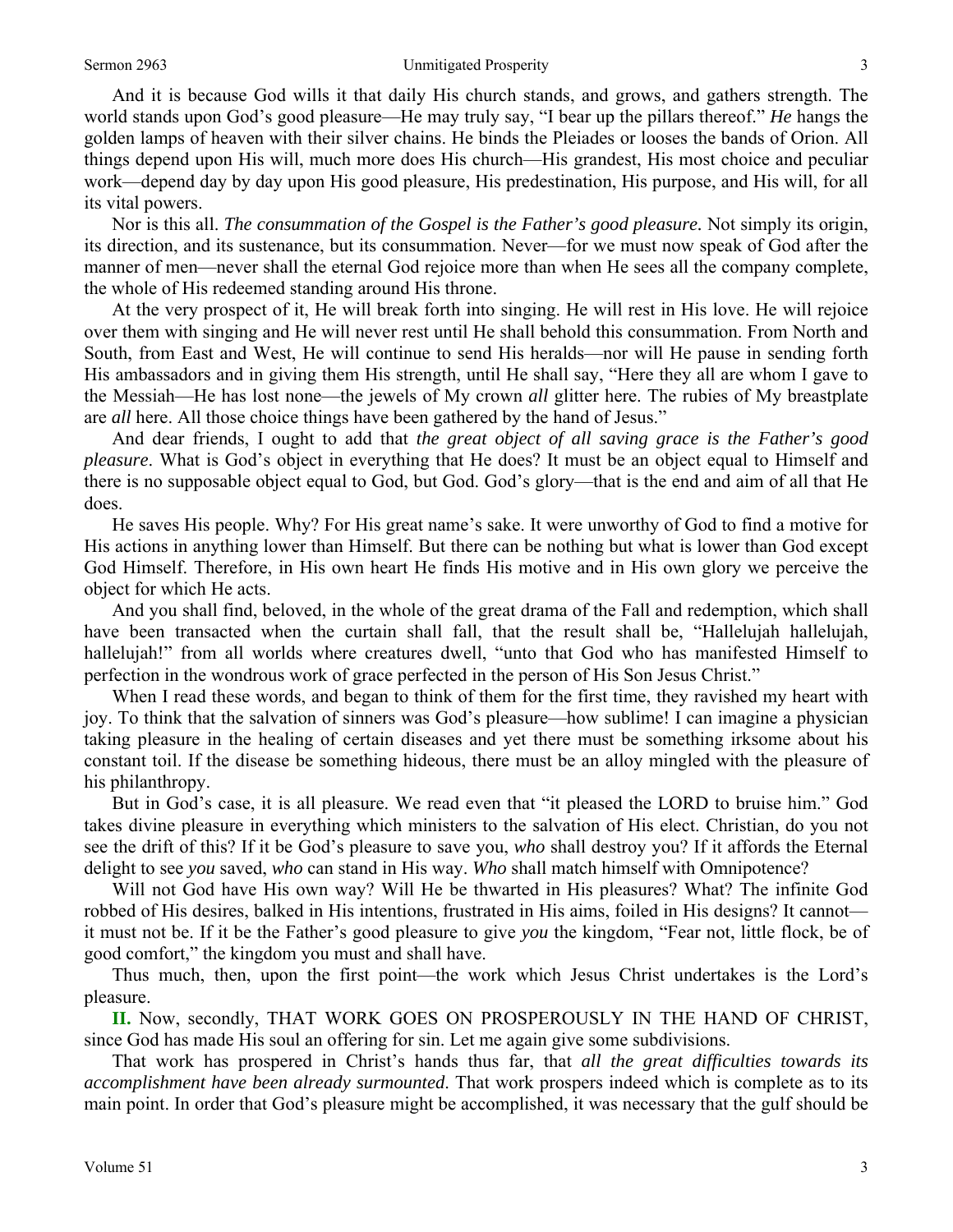filled between God and man. It is filled and there is fellowship this day between the almighty Father and His redeemed children.

 It was needful that there should be a sacrifice made to divine justice—the sacrifice is made—justice has received its full demand, and mercy can now range without limit. It was needful that the sinner should become clean—the bath is provided for his washing. It was necessary that he should be clothed with righteousness—the garment is woven from the top throughout without seam.

 In that gigantic enterprise which Jesus undertook—the forming of a great highway through the vast bogs and morasses of human guilt and inability—the constructing of that highway over the deep gulf of sin and across the very flames of hell up to the throne of God—all that, with His cross in his hand, Jesus Christ has achieved. And now, from the lowest depths to the loftiest heights, the way to heaven has no break. It has been finished from the one end to the other—the great road that leads from the City of Destruction to the City of Refuge is finished by Jesus Christ.

 Child of God, see how this work prospers—you are ransomed, you are washed, you are clothed, you are adopted, you are accepted, you have been brought safely hitherto—and all this has been accomplished through Jesus Christ, who has made the way so clear that you need not miss it, but may rest assured that if you are trusting in Him, He has made your heaven secure. In this respect the work prospers.

 Further, the work prospers in Jesus Christ's hand *in the calling out of each of the chosen by effectual and sovereign grace*. I was thinking, this afternoon, what a book of wonders will be opened at the day of judgment if the conversions of believers shall all be published! In what strange ways have men been brought to Christ!

 A sailor, whose mother had been dead some fourteen years, happened to have, one day, an idle hour in London, so he stepped into St. Paul's Cathedral. Well, there was not much there, I should think, except at the special services, that was likely ever to convert a soul. That way of singing out the prayers must always, one would think, rather excite a disgust at such religion than not. I wonder whether they suppose that when the penitent publican said, "God be merciful to me a sinner," he intoned it? It seems such a strange, strange thing.

 But it so happened, that day, a lesson was read in which these words occurred, "Pray without ceasing." Well, Jack went away and forgot St. Paul's, forgot the text, forgot the lessons, and the prayers. Seven years afterwards, it was one bright moonlight night, and he was walking up and down the deck on his watch, and all of a sudden something seemed to remind him of the words, "Pray without ceasing."

 And as he walked up and down, he thought, "Where did I hear those words—'Pray without ceasing'?" St. Paul's Cathedral came before his mind. "'Pray without ceasing?' said the tar, "why, I have never begun to pray. There, I have lived forty years and I have never prayed in all my life." It was the thin edge of the wedge.

 The consciousness that he did not pray led to his remembrance that there were many other things that he had left undone. He thought to himself, "I wish I had a Bible. I fear there is not one on board the ship." So he walked on his beat up and down the deck still, until he thought, "I wonder whether there is one in my chest? I should not wonder but what my old mother put one in there."

 It was over twenty-one years since the chest had been packed up—and at the bottom of it lay a Bible, with a mother's prayer written in it. He took it out, and as he read it, God spake the words of joy and peace to his soul, and Jack became a believer in Christ. You would little have suspected that there was any connection between his idly strolling into St. Paul's Cathedral and his gloriously entering into the great Cathedral and Temple of the living God, where they praise Him day and night.

 Here is another case that shows how the Lord can make His work prosper in his hands. At Horselydown, a young man, in connection with a Religious Tract Society, went on board a vessel to distribute tracts. And he saw nobody on board but one old gentleman, who received his tracts very gladly, and said he liked to see tracts and religious truth everywhere and anywhere.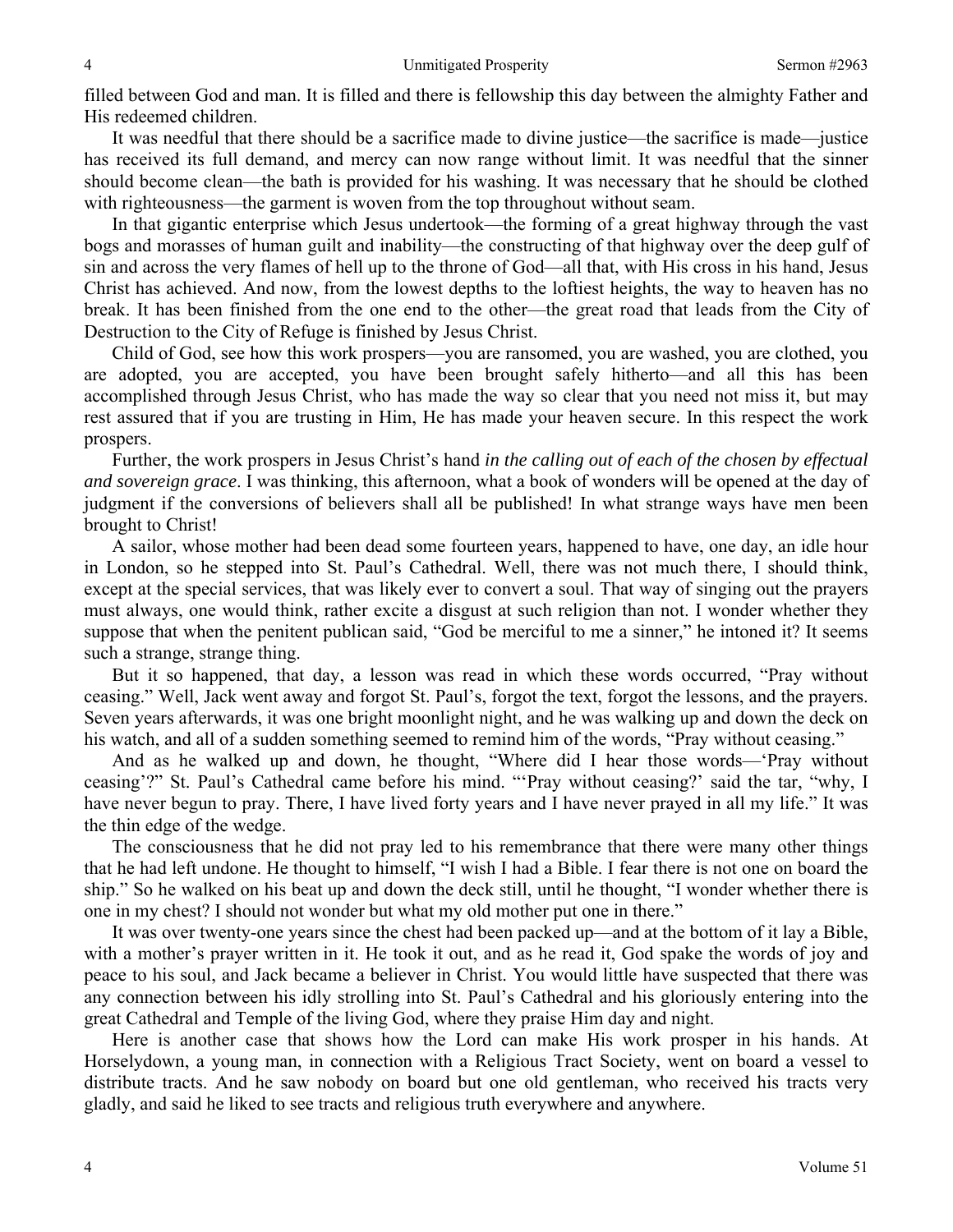#### Sermon 2963 **Sermon 2963** Unmitigated Prosperity 5

 The tract distributor said he did not like to see the Bible used as it often was at the butter shops—he did not like to see pages of the Scriptures used to do up butter and cheese, and such like things. "Well," said the old man, "I am of a different opinion from you upon that point. It is twelve years ago," said he, "and I was a wonderful smoker. One day I went into a shop—I was a godless, careless fellow—and bought an ounce of tobacco. It was done up in a leaf of the New Testament, and while I smoked my pipe, I looked at the leaf, and that was the means of making me a believer in the Lord Jesus Christ. And so," he said, "I do not care what they do with it, so long as they put it where people may read it."

 This was a strange instance of one who would never have been caught by any ordinary means, but just indulging in his own habit, God meets with him and the Word comes as truly from heaven as though an angel had come into his chamber, and delivered the message. Truly, the Lord's work does prosper in Christ's hand—by some means or other, He brings home His banished ones.

 You may remember, perhaps, the case of good Mr. Wilberforce, one of the best, most excellent, and noble of all modern Christians. When he was three-and-twenty years of age, Mr. Wilberforce was very far from being religious. He was said to be the crown and glory of Doncaster races. His affable manners and the geniality and humor of his bearing made him many friends among men of the world.

 He went to Nice on a journey, and while travelling there, he had for a companion, Dean Milner. They were talking about a certain clergyman in Yorkshire. Mr. Wilberforce said he thought that clergyman carried his religion a great deal too far. For his part, he considered religion a very good thing if it was kept within bounds, but he censured those who made too much of it.

 The dean said, "Mr. Wilberforce, if you read your Bible a little more, you would not think so. For I am persuaded there is no such thing as carrying religion too far." Mr. Wilberforce said, "Come, now, you and I are together—I will read the New Testament through if you will." "I will," said Milner, and being both of them excellent Greek scholars, during their journey they read the New Testament through in Greek.

Happy, happy, happy thought for Wilberforce! He who was to speak with voice of thunder,—

*"Thus saith Britannia, Empress of the sea, Thy chains are broken, Africa, be free!"—* 

must first hear the Scripture speak to him, and say, "Wilberforce, be free. Christ has borne your sins and carried all your sorrows. You are saved."

 There are, then, odd ways, strange ways, all sorts of ways, yet appropriate ways, fitting ways by which Jesus Christ brings His people to Himself. And as I look about, or read the narratives of their conversion, I can only say, "Truly, the pleasure of the LORD doth prosper in his hand."

 Furthermore, you may see the pleasure of the Lord prosper in the hands of the Savior *in the keeping and preserving of every one that has been called.* If to call the saints is a miracle, to keep them is a long string of miracles. To what temptations and trials have not the saints been exposed? In the olden times, they suffered from fire, the rack, hot pincers, gloomy dungeons, the dropping of water—a most cruel form of punishment—drowning, death in all its shapes, and yet they stood fast. They were more than conquerors through Him that loved them.

 In this age, the children of God have had to suffer laughter, scoffing, slander, obloquy, all sorts of shame—then the devil has thrown them over to the other side and tried them with prosperity, honor, esteem, worldly dignity—but still they have not yielded. They have been tried in the furnace of temporal distress, of bereavement, of mental despondency. They have been forsaken by friends and often been subjected to labor too severe for natural strength—but what can we say of the safeguard of all the people of God? Not *one* of them is lost.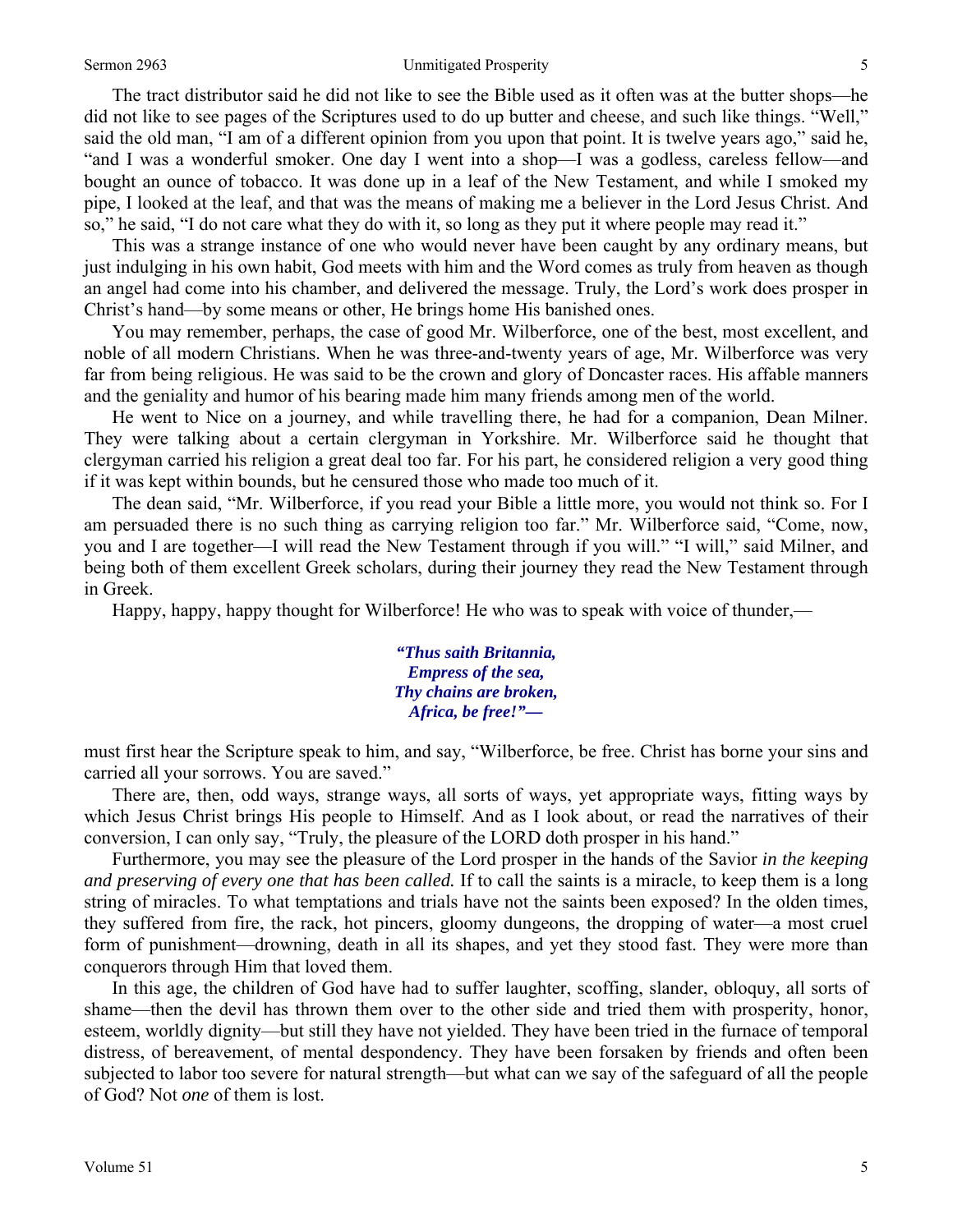Christ has kept them—they have all been in the hollow of His hand. As the eagle covers her nest and flutters over her young, and will not suffer the spoiler to take away so much as one eaglet from the nest, even so has Christ always kept and preserved His people. And He holds them fast even to this day. In all this, we see the pleasure of the Lord prospering in his hand.

 And dear friends, no doubt we see this very conspicuously *in the constant growth of the Redeemer's kingdom*. I sometimes feel sad to think how very slowly the work of conversion is going on, but on the whole, this one thing we can say—if we do not make the progress we should like to make, at any rate we *are* on the progressing side.

 Idolatry advances not a step—it manifestly crumbles. Mohammedanism makes but few converts. If our religion does not increase as fast as we desire, it *does* increase, and it seems to be, just now, in that state in which we are laying mines and trains of heavenly gunpowder so that, when the time comes and the match shall be struck, the work shall be done suddenly and the battlements of evil shall fall with a crash to the ground.

 But though I say we are not doing what we would, yet here and there we see fertile spots. The Master *is* causing His kingdom to come. The seed does not rot under the clods. heaven grants us revivals, seasons of refreshing in the presence of the Lord. We believe that the good pleasure of the Lord is prospering in his hands.

 And mark you, brethren, we shall see this, by and by, *when everyone among us shall begin to feel his own individual responsibility.* We shall then see God's good pleasure prospering indeed. Suppose we were the House of Commons, and some speaker should rise and tell us that there was a world of filth in the City of London, that the streets were very dirty, that people threw their rubbish out of the front door every morning, and that the road was covered with all sorts of garbage?

 One wise member of Parliament would propose that there should be a troop of orderlies and another would say that there was a capital machine invented that ought to be tried. But what would you think if some common-place member of Parliament should rise and say, "Don't you think the quickest way to sweep all London is to make every householder sweep in front of his own door?" "Why," you would say, "that is the thing. It would take months to do it in any other way, but this would allow it to be done at once."

 Now, when we have once got the church of God to feel that every man is to sweep in front of his own door, that every convert is to try to make more converts, every Christian man and woman to bring others to Jesus—then I believe we shall see such a wonderful growth in the church as we never anticipated, and then the pleasure of the Lord will prosper in Christ's hand.

 Now there is too much leaving of the work to a few of us. I do not think that is right. I love to see our friends give something to the cause of God every week. I believe that principle of every one giving something and every one laying by in store every week will provide the church with all the money that she needs.

 And then every Christian doing something and every one doing it constantly out of zealous love to the Lord Jesus Christ—beyond a doubt we shall see a flood-tide of grace and a beginning of the tides of glory which are yet to cover the world. Only let us get the church right and get the saints stirred up, and we shall see the pleasure of the Lord prospering in Christ's hand.

 Now mark these words, for they shall surely come true—the work is so sure to prosper in Christ's hand that *it will not fail in any one point*. All along the line of battle there shall be victory, in every point of His work there shall be success. The great Architect shall not bring out beauty here, and leave deformity there, but the plan shall be carried out without a single diminution of the splendor of the first design.

 You shall see each stone, yes, the very stone that was chosen, dug out of the quarry, and put in its place. You shall see every sheep of Christ's fold brought safely to the pastures on the hilltops of heaven. You shall see Christ defeated nowhere, but Conqueror everywhere. He shall stand, at the last, in the midst of all the troops that have fought by His side—they shall all wear the laurels of victory. They shall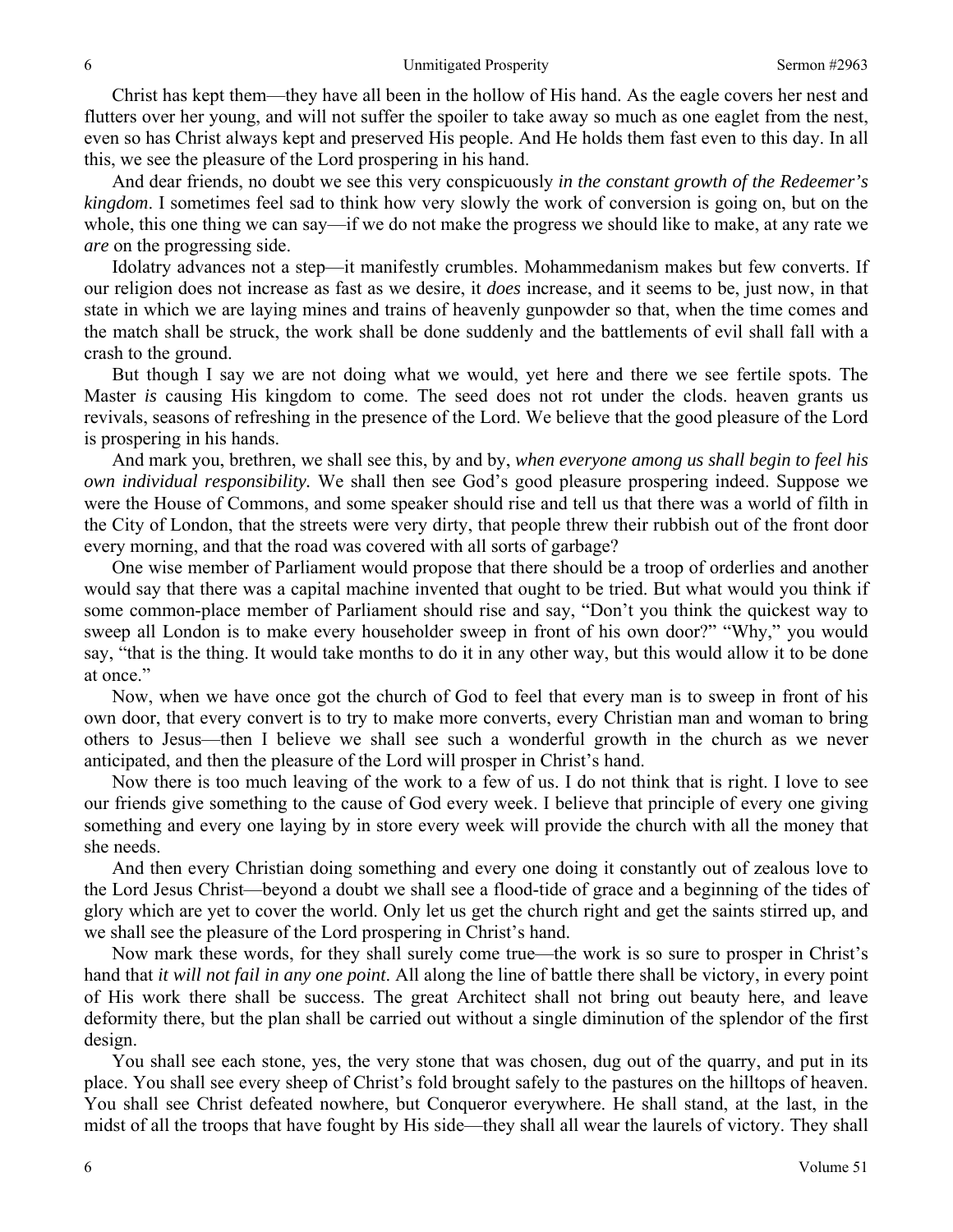all be conquerors and more than conquerors, through Him that loved them. The cause of God is quite safe in the hand of Jesus—it *does* prosper, it *shall* prosper, it *must* prosper forever.

**III.** I conclude by asking, WHAT IS OUR RELATION TO ALL THIS?

 Alas! *there are some who oppose the pleasure of God in the hands of Christ*. What we have to say to them is, "Mind what you are at." He that falls upon this stone shall be broken, but upon whomsoever this stone shall fall, it shall grind him to powder. You who oppose Christ might as well lay yourselves down before the huge wheels of the car of Juggernaut in order to stop it., Christ's chariot will go on, and crush you to powder, as surely as you are a living man, if you stand in its way.

 If you choose to go down to the low-water mark on the shore and attempt to push back the sea, the sea will come rolling over you—and its great billows, as they swallow you up—shall seem to howl your funeral dirge. Had you not better change your side? Is it wise to oppose the Irresistible? Is it prudent to become an enemy of the Omnipotent?

 We sometimes hear a person say, "I cannot be on Christ's side, for how do I know that such and such a thing is true?" That excellent servant of God, Mr. John Williams, the martyr of Romania, tells us that on one occasion, when a person of skeptical turn had been questioning about Scripture and so forth, he called together a number of the natives of the South Sea Islands. They stood around him, little knowing what was to be done.

 Mr. Williams put to them the question, "How do you know that the religion of Jesus comes from God?" They had never been asked that question—they had accepted it as divine without investigating evidences—but they were not long at a non-plus, for one of them very properly answered, "How can that religion be anything but divine which has broken up an idolatry in which our fathers lived from time immemorial—which turned us from being cannibals to be Christians and which has brought us from the depths of vice of every kind to sit clothed, in our right mind, at the foot of the cross?"

 And another of them said, "I know that this religion comes from God, because I have hinges in my body. If I want to move my foot, there is a hinge to move it. If I want to move my hand, there is a hinge to move that—there is a hinge for everything. Now, the God who shows so much wisdom in the making of my body, shows just as much wisdom in the making of the Bible to suit my case. I conclude, therefore, it comes from the same place as my body did—that is, from my God." This was not bad reasoning for a South Sea Islander.

 The best way, I believe, to get men to believe that the Bible is true is to get them to read the Bible. Someone asked me what book he should read in order to put an end to his skepticism. My answer was, "Read the Bible." But he said, "No, I need to know whether the Bible is true." I said, "Then, read the Bible. The Bible is its own interpreter and its own evidence. And while you are reading it, may God breathe His divine Spirit upon it and may the good pleasure of the Lord prosper in Christ's hand! Though you began by being an opposer, may you end by being a friend!"

 There was a club of gentlemen who used to meet together to discuss literary and scientific subjects, and after a long discussion, they had agreed to burn the Bible—and one of them was about to do it. They had selected about the boldest of them to do it, but as he was going to take it to the fire, his hand trembled and laying it down, he turned round and said, "I think we had better not burn this Book till we find a better one."

 And I think we may say of those who, in these days, are trying to kick against Scripture, they had better leave it alone until they find a better one, or else they will be something like Voltaire, who, when two of his disciples came to see him to talk about atheism, said, "Hush, hold your tongue till my servant has gone out of the room. I do not want to have my throat cut."

 This was a sure sign that he dared not talk about his own disbelief in the presence of those he thought not well-instructed, lest they should by it become hardened to sin and made capable of any and every crime. Oh, you that oppose Jesus Christ, I wish you would just try Him! Take His Book and read it—search it through and through and if, after that, you still reject it, it is because you *will* do so, and on your head be your blood.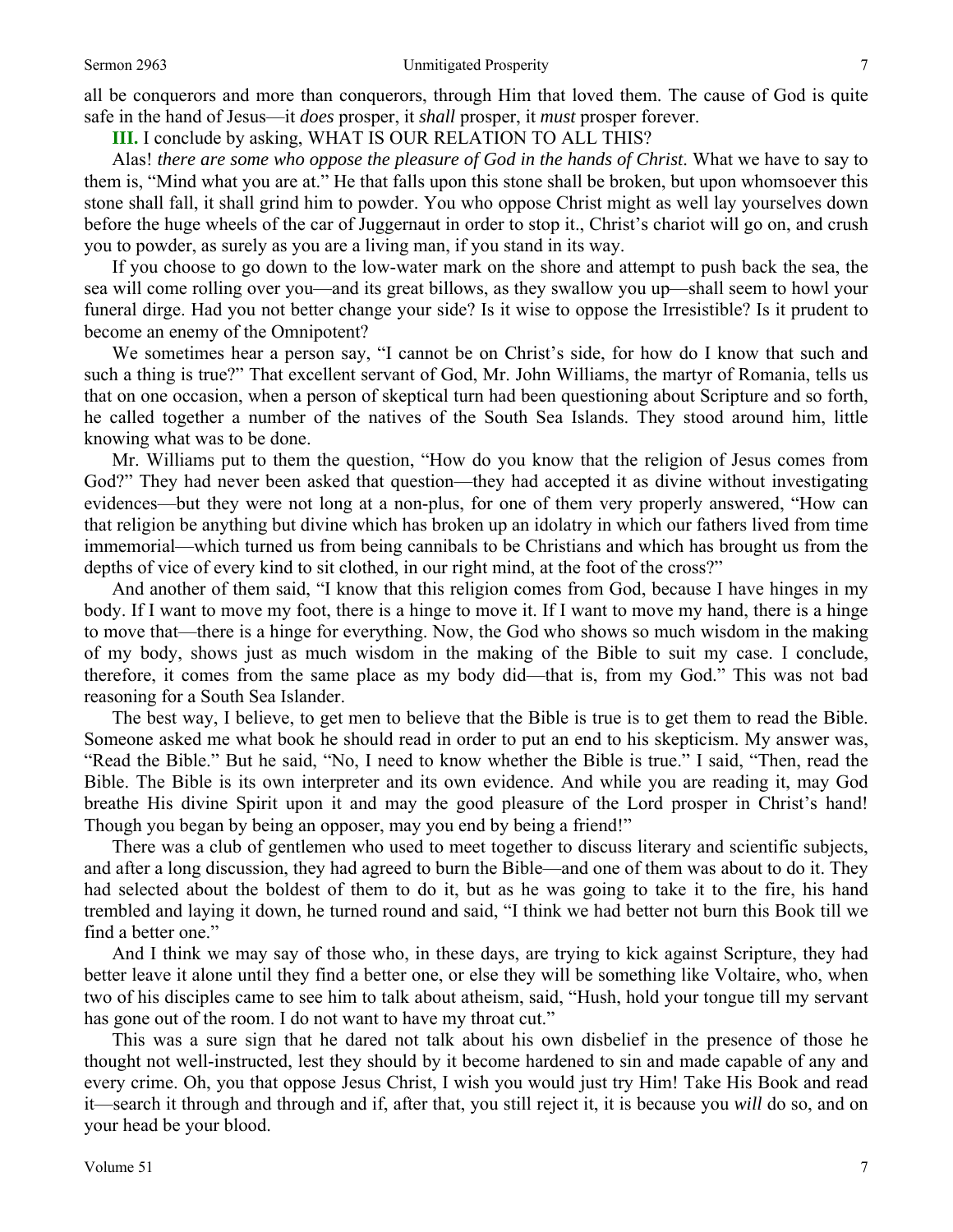*But there are some of us, thank God, who are on the side of God's good pleasure*—on the side that prospers in Christ's hand. What, then, shall I say to such? Why, dear friends, let every one of us be doing something to make God's pleasure prosper. Mothers, I have told you one story which should excite you to earnestness to do your children good, let me tell you another.

 In the old war between England and America, there was a son who received a Bible from his mother. It was brought to him by a comrade who said to him, "Your mother told me to say that, out of love to her, she hoped you would learn one verse every day." So he opened the Book and with a laugh, he said, "Well, then, here goes."

 Strangely enough, the verse that he opened on was the only verse he ever learned at the Sunday school, for he had been a bad lad, and could not be made to learn. And he read it and it fetched tears into his eye. It was this—"Come unto me, all ye that labour and are heavy laden, and I will give you rest." And the mother's prayers were heard to a mother's joy. Go on, mothers, praying for your children, that the pleasure of the Lord may prosper in Christ's hand.

 And you Sunday school teachers, be more earnest than ever in teaching your classes, mind you keep to this point—the conversion of your children as children. Do not be content to sow seed that *may* spring up when they are fifty, but pray to God that it may spring up while they are as yet perhaps under fifteen. Pray, O you Sunday school teachers, that God's pleasure may prosper in Christ's hand with you!

 My dear friends in the catechumen classes, go on laboring with greater earnestness than before. Young men who go forth from us to preach the Gospel, we look to you and we trust that God will be pleased to give you tongues of fire and hearts of flame. You that stand at the corners of the streets, you that labor anywhere, be more and more determined—let others loiter as they will—that you will labor with both your hands for Christ.

 I am often afraid lest, with such a church as this, we should not do what the church at large and the world expect of us. We number two thousand three hundred or more in church fellowship [in the year 1863], but if you are all idle, or if the most of you are idle, it would be better for me to have had a hundred or so of earnest workers.

 There is nothing one dislikes so much as to be reputed to have what we have not. Why, I read, I should think, in a dozen newspapers, some time back, the information that I received from America £1,000 a year. I should like to see it. I said, as I read it, "If it had been a thousand pence, I might have been better content than to read it there and know it is not true."

 But just that kind of feeling comes over me when people say, "What a church there is there! What a deal they must do for Christ!" Ah, but if you do not, then what a poor man your minister is to have the reputation of being so rich in the efforts of his people, and then not to have them doing anything! Oh, don't do that!

 I know you may say I am not worthy of you, but I pray you, dear friends, let us try to be worthy of one another. Let us fight side by side for Christ and for His cause. Let us tell upon this neighborhood and let us make men know that there is a church in London that does pray, that does wrestle with God, that does work, that does give to His cause, and that will spend and be spent until the members are willing even to lay down their lives upon the altar of God for the promotion of His kingdom.

 May we all believe in Jesus and so be His friends! "He that believeth and is baptized shall be saved," says He. May we all be led to believe in Jesus, and believing, may we be enlisted on His side—and being enlisted, may we fight even to the end and so be partakers of His great reward! Amen.

# **EXPOSITION BY C. H. SPURGEON**

## *LUKE 17:1-10*

**Verse 1.** *Then said he unto the disciples, It is impossible but that offenses will come: but woe unto him, through whom they come!*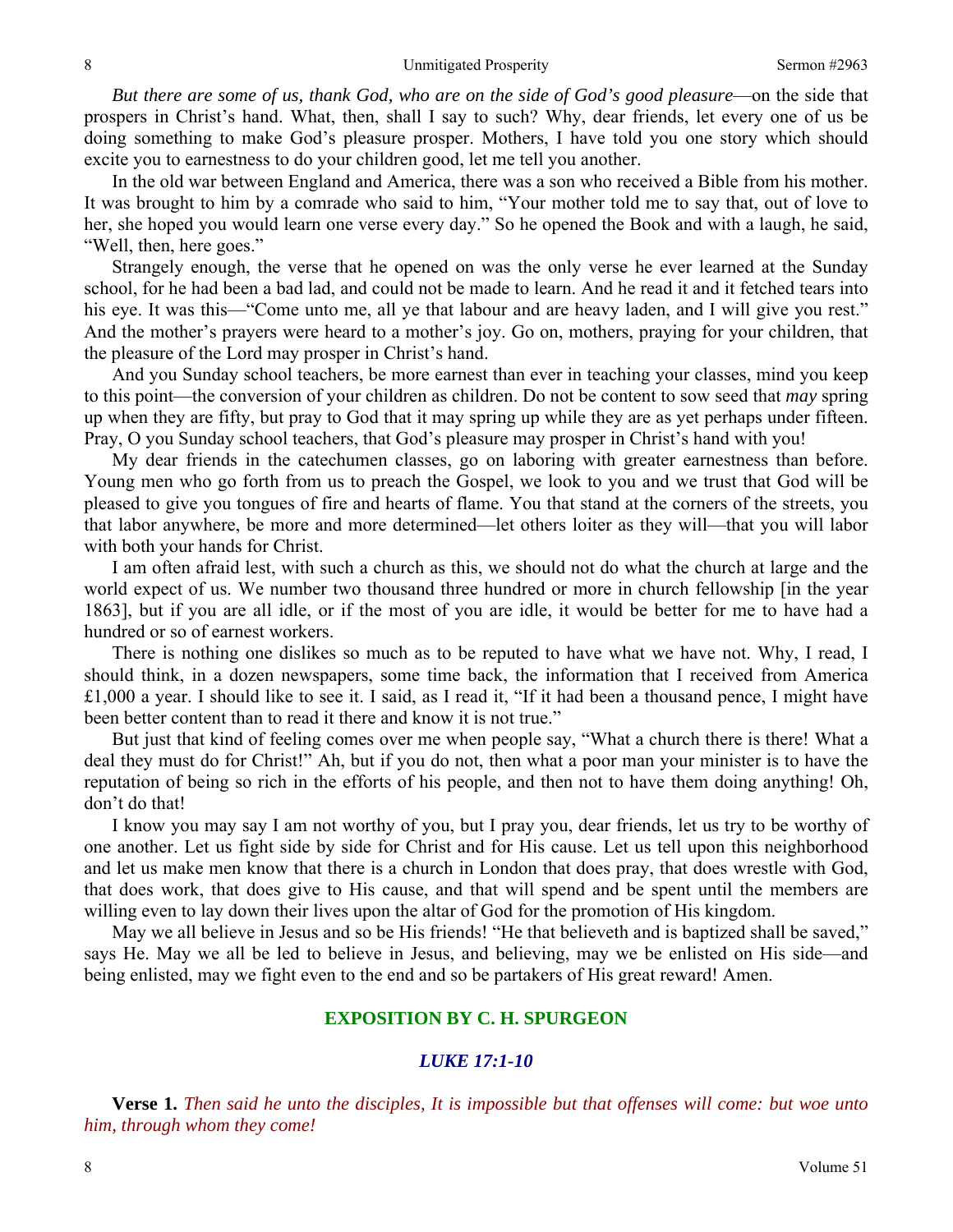#### Sermon 2963 **Sermon 2963** Unmitigated Prosperity 9

Since the Fall, we are so constituted that there are sure to be differences and disputes. It is a great mercy when men dwell together in unity. "Behold, how good and how pleasant it is." It is a work of divine grace. But nature has its lustings and lustings leads to strivings. And so, as long as the world is as it now is, "It is impossible but that offenses will come: but woe unto him, through whom they come."

 Let us not, therefore, be either offense givers or offense takers. When anyone offends us, let us say, "It is impossible but that offenses will come," and let us make light of it. And let us be very careful that we do not cause others to offend. As for him through whom the offense comes,

**2.** *It were better for him that a millstone were hanged about his neck, and he cast into the sea, than that he should offend* 

Or cause to offend—

**2-4.** *One of these little ones. Take heed to yourselves: If thy brother trespass against thee, rebuke him; and if he repent, forgive him. And if he trespass against thee seven times in a day, and seven times in a day turn again to thee, saying, I repent; thou shalt forgive him.* 

Perhaps someone remarks, "It looks as if he would do nothing else but keep on sinning and repenting." Well, suppose he does so, that is precisely what you are doing, except that you do not so often repent when you sin. So, possibly, the offender is rather better than you are, after all, and if God is gentle in His dealings with you, you may well be gentle in your dealings with your neighbor.

**5.** *And the apostles said unto the Lord, Increase our faith.* 

They seemed so struck with the severity of this command that they asked for more faith that they might be able to obey it. And dear friends, that is always the best thing to do. Do not refuse obedience to the Lord's precept, but say, "Lord, increase my faith that I may be able to obey it. It can be done, or else You would not have given me the command. I cannot do it as I am without an increase of strength, therefore, as faith is the medium by which strength is received, Lord, increase my faith."

**6.** *And the Lord said, If ye had faith as a grain of mustard seed, ye might say unto this sycamine tree, Be thou plucked up by the root, and be thou planted in the sea; and it should obey you.* 

Meaning that anything and everything should be possible to our faith. But we need much more of it than the most of us have. Remember how holy Bernard says, "If you have a hard task, ask God to give you a hard resolution." The diamond is difficult to cut, but it can be cut if you can find something harder. So, if there be a very difficult task set before us, if we get faith that is more than equal to it, it will be accomplished. "With God all things are possible," which means not only that God can do all things, but that we also can do all things when God is with us.

**7-8.** *But which of you, having a servant plowing or feeding cattle, will say unto him by and by, when he is come from the field, Go and sit down to meat? And will not rather say unto him, Make ready wherewith I may sup, and gird thyself, and serve me, till I have eaten and drunken; and afterward thou shalt eat and drink?* 

This world is the place of service—we are not to be expecting to have the festival here. The great supper comes at the end of the day. This is the time for us to serve, even as Jesus did when He was here—and we are to serve right on till the close of the day, even as Jesus did.

**9.** *Doth he thank that servant because he did the things that were commanded him? I trow not.* 

When the serving-man has done his day's work, his master does not say, "I am very grateful to you, John, for what you have done for me." He will have his wages—they will be his master's thanks.

**10.** *So likewise ye, when ye shall have done all those things which are commanded you, say, We are unprofitable servants : we have done that which was our duty to do.* 

"When ye shall have done all those things which are commanded you." Ah! but we have not come anywhere near that yet. Even if we had, we should still be "unprofitable servants." In our mind we should expect no thanks from our Master, but we should sorrow that we had not served Him better.